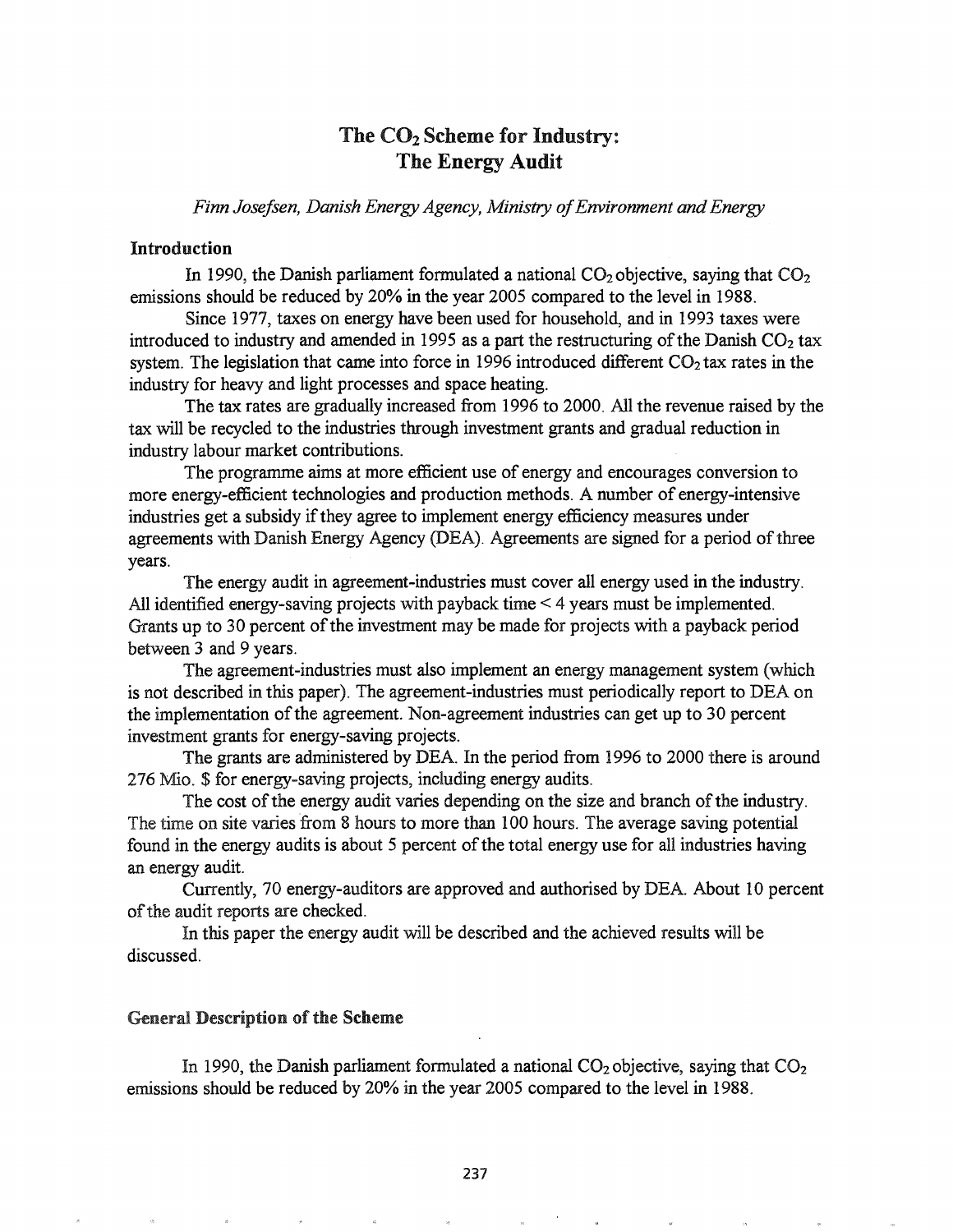Since 1977, taxes on energy have been used for household, and in 1993, taxes were introduced to industry and was amended in 1995 as a part the restructuring of the Danish  $CO<sub>2</sub>$ tax system.

The legislation that came into force in 1996 introduced different  $CO<sub>2</sub>$  tax rates in the industry for heavy and light processes and space heating.

The tax rates are gradually increased from 1996 to 2000 as shown in Table 1. All the revenue raised by the tax will be recycled to the industries through investment grants and gradually reduction in industry labour market contributions.

| Energy use <sup>1</sup>                            | 1996        | 1997       | 1998       | 1999        | 2000        |
|----------------------------------------------------|-------------|------------|------------|-------------|-------------|
| Space heating <sup>2</sup>                         | 15.4 (30.8) | 15.4(61.6) | 15.4(92.3) | 15.4(107.7) | 15.4(123.1) |
| <b>Light processes</b><br><b>Without agreement</b> | 7.7         | 9.2        | 10.8       | 12.3        | 13.8        |
| <b>Light processes</b><br>With agreement           | 7.7         | 7.7        | 7,7        | 8.9         | 10.5        |
| <b>Heavy processes</b><br>Without agreement        | 0.8         | 1.5        | 2.3        | 3.1         | 3.8         |
| <b>Heavy processes</b><br>With agreement           | 0.5         | 0.5        | 0.5        | 0.5         | 0.5         |

Table 1:  $CO<sub>2</sub>$  taxes in S per ton  $CO<sub>2</sub>$ 

1: On all energy use sulphur tax of 3.1 \$ per kg sulphur must be added

2:0n space heating energy tax in parents must be added. The sum equalises the tax paid by household.

As shown it is possible for energy intensive industries get a subsidy if they agree to implement energy efficiency measures under agreements with DEA. Industries with light processes are defined as energy intensive  $-$  and obtain this right  $-$  only if the yearly tax of the energy consumption amounts to at least 3 percent of their value added.

Participating industries are called the agreement-industries. Thirty-five different processes are defined as heavy processes. The programme covers 61 percent of all energy used in Danish industry, and include processes like melting, burning, condensation and drying in relation to the production of metal, cement, mineral wool, paper, condensed milk, sugar, etc. The heavy processes are listed in the "process list". The process list is approved by the Danish Parliament, as a part of the  $CO<sub>2</sub>$  tax law from 1995.

All industries opting for an agreement have to undertake an energy audit. These audits are supported financially. All other industries are called non-agreement industries.

#### Program Goals

The programme aims at promoting more efficient use of energy in enterprises by using the increasing pressure from the  $CO<sub>2</sub>$  taxes as an instrument. The fact is that the energy cost for the industry very seldom exceeds  $1.5$  to 3 percent of the turnover. This energy cost is not big enough to lead to special attention from the management.

The programme should encourage conversion to more energy efficient technologies and production methods.

The  $CO<sub>2</sub>$ -tax Program is targeted to the industrial sector. The scope covers both building and process. It concentrates on the energy use; environmental issues are not included.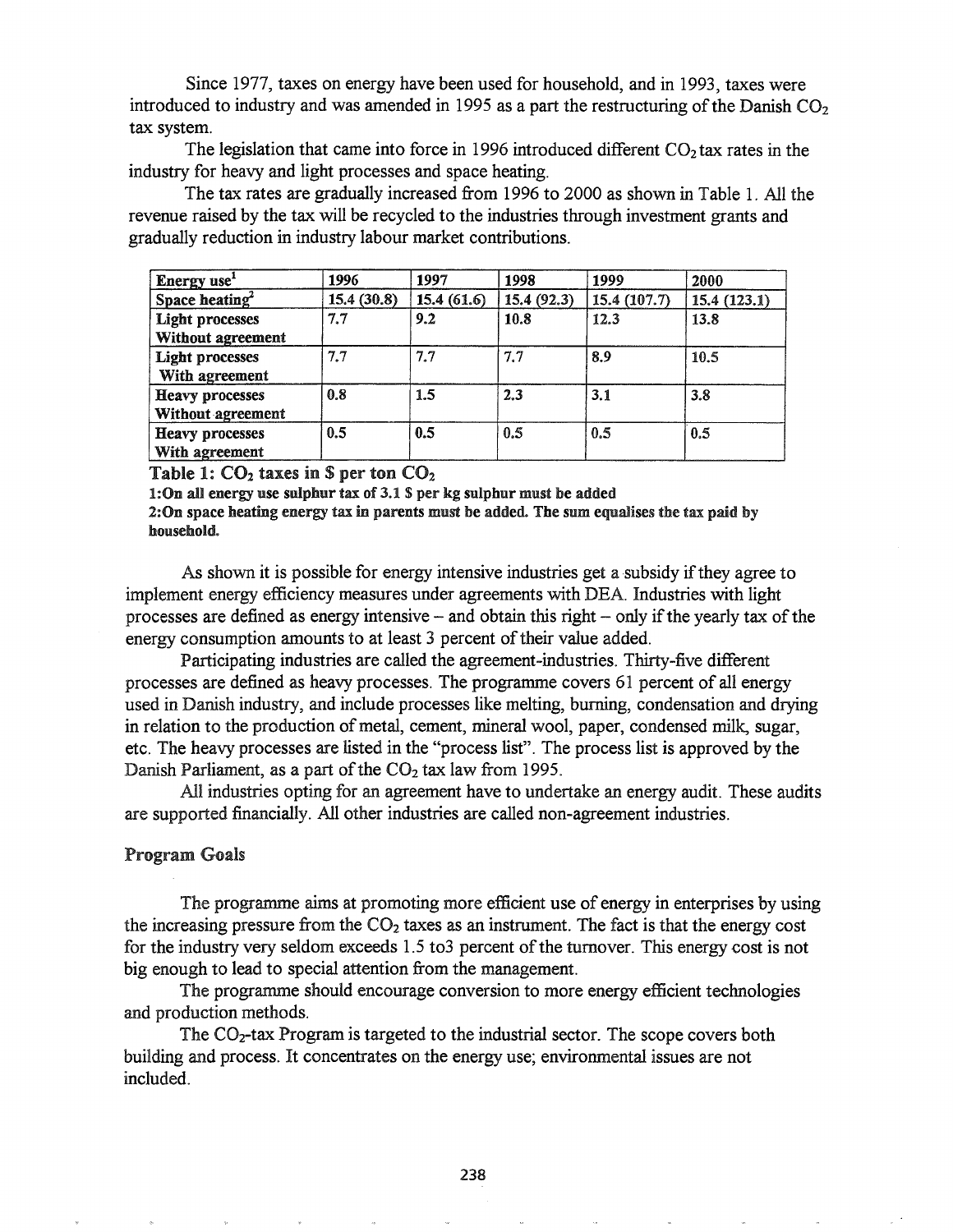# Energy Audit Models

DEA has set up requirements for the energy audit. The auditors must follow the requirements. There are very specific requirements for agreement industry and the report must be verified by an independent certified organisation. The agreement industries have six months to make the audit. Non-agreement industries need not have their report verified and the requirements are less specified, especially in the depth of the analysis of the energy used.

The requirements for the audit reports are:

- 1. description of the industry and its production processes and the previous e energy-saving activities;
- 2. mapping of energy use;
- 3. analysis and assessment of energy use in different parts of the industry and possible costs and savings achieved by best available technologies;
- 4. analysis of the energy supply and possibilities to change energy source;
- 5. description of the energy-saving improvements found in the audit, and the energy savings must be calculated showing investment and payback time.

### The Auditors

The auditors are approved and authorised by DEA. There are about 70 authorised auditors. The general requirements to the auditors are:

- able to quickly get an overview of the industry and its processes;
- e have technical expertise within one or more relevant areas;
- carry out economic analyses based on the knowledge of the economy of the industry;
- able to motivate the industry to save energy.

The auditors are divided into A- and B-level auditors. Only B-Ievel auditors are allowed to carry out energy audits for the agreement industries. Energy auditors of A- or Blevel can carry out the audits for non-agreement industries. There are different detailed requirements for the A- and B-level auditors, concerning the basic education and occupational experience.

The Energy Audit Secretariat at Danish Technological Institute (DTI) is testing the validity of about 10 percent of the audit-reports. If the auditor provides two non-valid reports, he/she will lose audit authorisation. After a period of one year he/she can ask for new authorisation.

### Description of the Industry and Its Production Processes

The energy audit must start with description of the industry including the produced product(s), the methods used in the production, and the annual turnover. The description must include everything necessary to get a general view of energy demand and energy use. Agreement-industry must state which part of the energy used in the process mentioned in the "process list." The industry must also describe its previous efforts about energy saving.

Energy use for the last 2 years must be stated to show differences in energy use. Energy use must be split into light- and heavy-processes and space heating. The energy used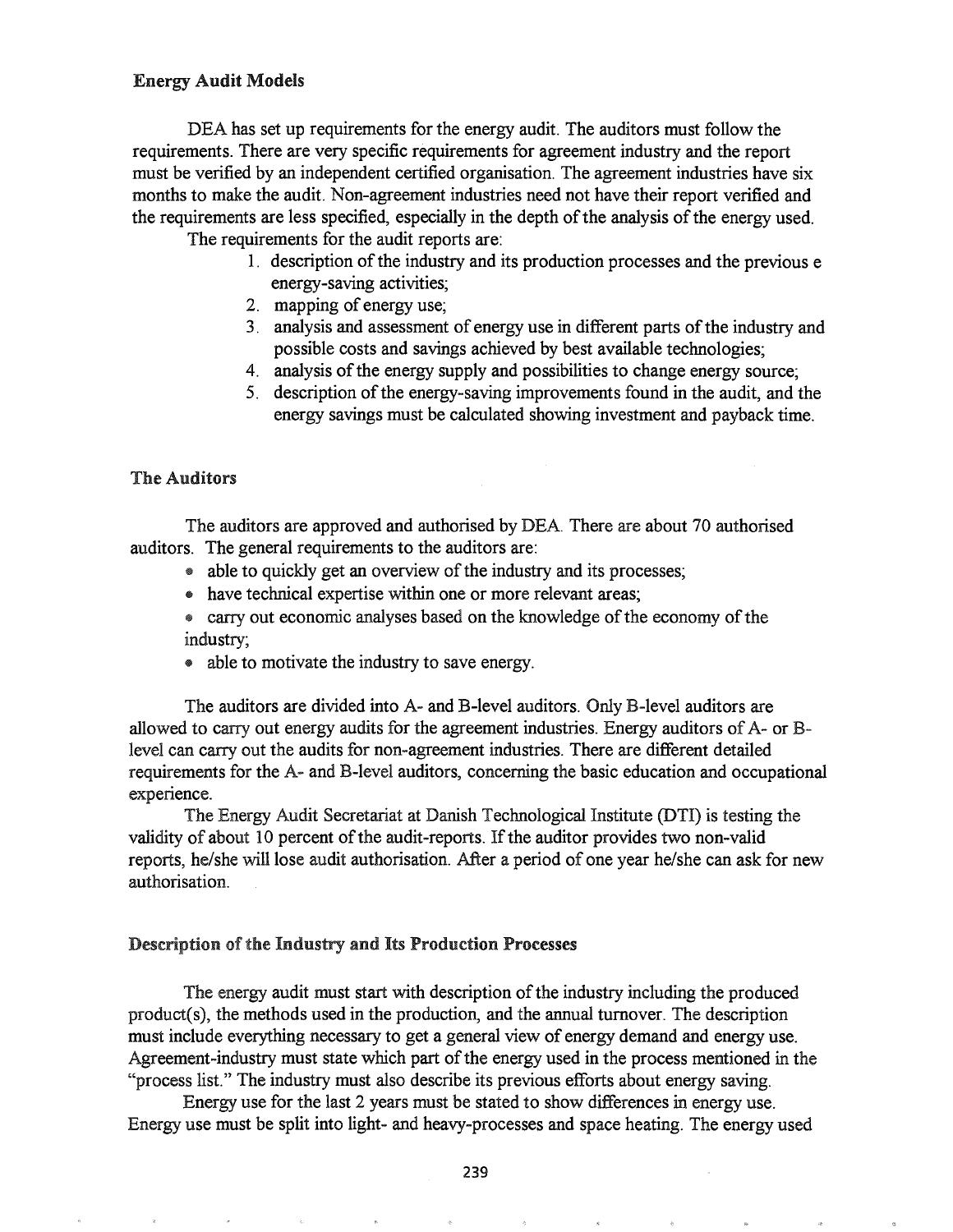for the different types of products must be related to the number of manufactured products in a way that it is possible to show key figures for energy use per unit product made.

The cost of energy must be spilt into energy price per unit product made and taxes paid. Prices used in the calculation of energy savings and payback time must be clearly stated.

#### Mapping of Energy Use

The energy use must be split into *process energy, secondary energy,* and *space heating.*

The production concerning *process energy* must be divided in single steps of the process and energy used for steps must be mapped. The mapping, if at all possible, must be based on measurements alternative to this can calculation be used. It must be referenced how the results were obtained.

The *secondary energy* (compressed air, ventilation, lighting etc.) must be described and mapped in a way that it is possible to see the amount of energy used for different purposes.

The *space heating* must be described and mapped in a way that it is possible to see which fuel is used, the size of the space, and space type: offices, stores, and production. It must be described if some of the heating demand is recovered from the production and if the working environment, e.g., keeping the room temperature at an acceptable level, demands some of the ventilation.

#### Analysis of Energy Use

Every essential step of the process must be analyzed separately and a total of 90 percent ofthe energy used for processes must be accounted for. The energy used for secondary energy and space heating must be analyzed in the same way. The analysis must be divided in process technical and system technical parts.

In the process technical analysis it must be considered if the used process is optimal according to the energy used or can a change of process minimize the energy use? Is it possible to save energy changing to the newest technology available? Can a change in the process management save energy?

The analysis must cover the production flow through the process, e.g., the evaluation from raw materials to the finished products. The changes of pressure, temperature, masseflow and other relevant parameters must also be analyzed.

The system technical analysis follows the same guidelines, e.g., is the machinery used for the process optimal? Can a change in type reduce the energy use?

There must be made an energy balance showing energy input, used energy and losses, and finally a diagram showing the flow through the system.

In the analysis, technical expertise should be highlighted and the names and relevant experience of the expert must be documented in the report.

The secondary energy must be analyzed in the same way as mentioned above.

In industries with 3 or more energy flows used for heating and cooling and with an energy use of more than 10 GWh /year, the audit must include an assessment of process integration to show if it is possible to recover heat to be reused in the process or for space heating.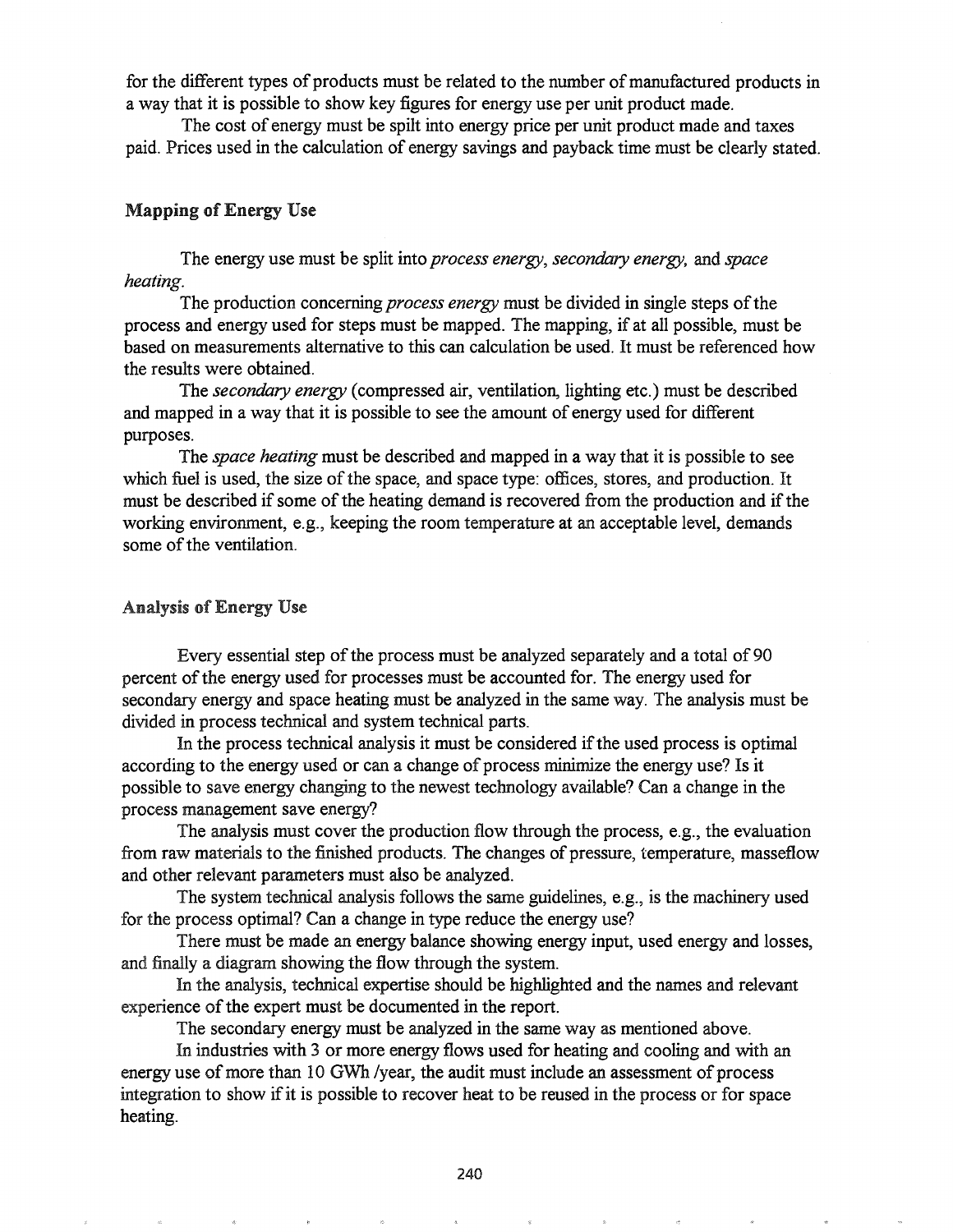#### The Energy Supply

The energy supply must be analyzed in the same way as the process and the system energy. It must also be analyzed if it is possible to implement a combined heat and power generation system in the industry. Ifthis is a possibility the system layout and size must be taken into consideration to document the possible energy savings found in the audit.

#### Energy Savings

After the mapping, the process- and system technical analysis are completed the potential for energy savings must be set up.

The energy savings must be separated in two parts: identified savings which is possible to implement immediately, and savings which must be investigated further during the agreement period. The savings, which must be further investigated, will only take place in the agreement-industries.

The energy savings must be described in both technical and economic terms so that people outside the industry can understand them. The savings, which must be investigated further, must be described so that it is obvious what and how it will be investigated on both technical and economic terms and the saving potential must be estimated.

#### Agreement-Industries

Heavy process industries are required to undertake all projects with a payback time of less than 4 years. Grants can be offered up to 30 percent of the initial expense for energysaving projects that have a payback period of more than 3 years. The agreement-companies are obligated periodically to report to DEA on the status of implementation of the agreement.

#### Non-Agreement Industries

Investment grants up to 30 percent of the initial expense are offered to large industries for energy saving projects that have a payback time of more than 2 years and less than 9 years. To small- and medium-size industries the subsidy goes up to 50 percent. Energy audits are supported following the same guidelines.

ED defines an industry as large when it has more than 250 employees and has an annual turnover at more than 45 Mio. \$. All other industries are small and medium.

# Financing

The program is administered by DEA. The subsidies for the investments and audits are not paid out before a full report of the implementation is received from the company. The company must also present an account for the project signed by a certified accountant.

The cost of the audit varies depending on the size and branch of the industry. The time on site varies from 8 hours in small non-agreement industries to more than 100 hours in the agreement industries.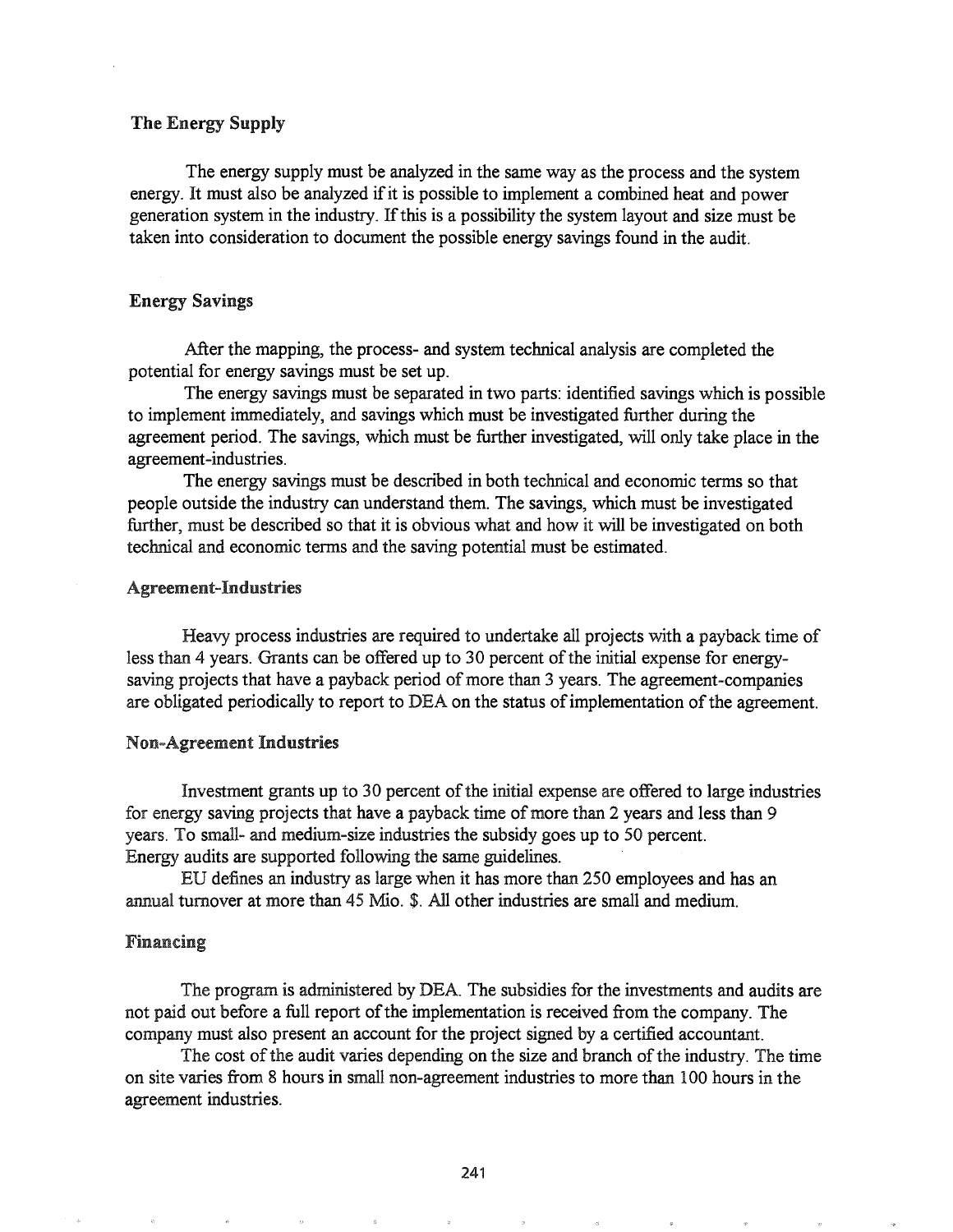#### Auditing volumes

| Program           | Number of | Grants    |  |
|-------------------|-----------|-----------|--|
| year              | projects  | (\$)      |  |
|                   |           |           |  |
| 1993 <sup>1</sup> | 109       | 272,650   |  |
| $1994^1$          | 106       | 203,900   |  |
| 1995 <sup>1</sup> | 60        | 332,300   |  |
| $1996^2$          | 161       | 1,020,450 |  |
| $1997^2$          | 185       | 1,024,000 |  |
| $1998^{2}$        | 105       | 745,600   |  |
| Total             | 621       | 3,598,900 |  |

Table 2: Auditing volumes by number of projects and grants paid

1: In the years 1993 to 1995 there was no  $CO<sub>2</sub>$  tax, but only a small tax on electricity (1.5 cent/ kWh) which could be reimbursed if the industry made a "light", e.g., an energy audit only covering the secondary energy use. It was possible to get  $30\%$ grant for the audit.

2: In the years 1996 to 1998 is  $250$  of the audits in agreements industries.

# Results

The average found saving potential is about 5 percent of the total energy use. About 50 percent ofthe opportunities have been implemented in non-agreement industries. In agreement-industries must all the savings be implemented as a part ofthe agreement.

In non-agreements industries the saving potential mostly was found in the secondary energy use and was around 10 to 15 percent of the energy used for this purposes. The savings represented only 2 to 3 percent of the total energy use.

In agreement-industries the saving potential was around 3 to 6 percent of the total energy use and was found in the heavy processes. In the first two years with possibility of agreement the estimated  $CO<sub>2</sub>$  reduction was as shown in Table 3 below.

|                               | 1996 | 1997 | Total* |
|-------------------------------|------|------|--------|
| Concrete saving projects      | 0.9% | 1.9% | 1.2%   |
| Further investigations        | 0.7% | 1.1% | 0.8%   |
| Energy management             | 0.6% | 1.1% | 0.8%   |
| Total after 3 years agreement | 2.2% | 4.1% | 2.7%   |

Table 3: Estimation of  $CO<sub>2</sub>$  reduction

Source: Michael Togeby et al. 1999 ACEEE Summer Study \*Estimated for the period from first agreement to 2005. E.g. the industries must enter three agreement periods if this result should be reached.

All agreement-industry from 1996 has stated that they want to enter new agreement in 1999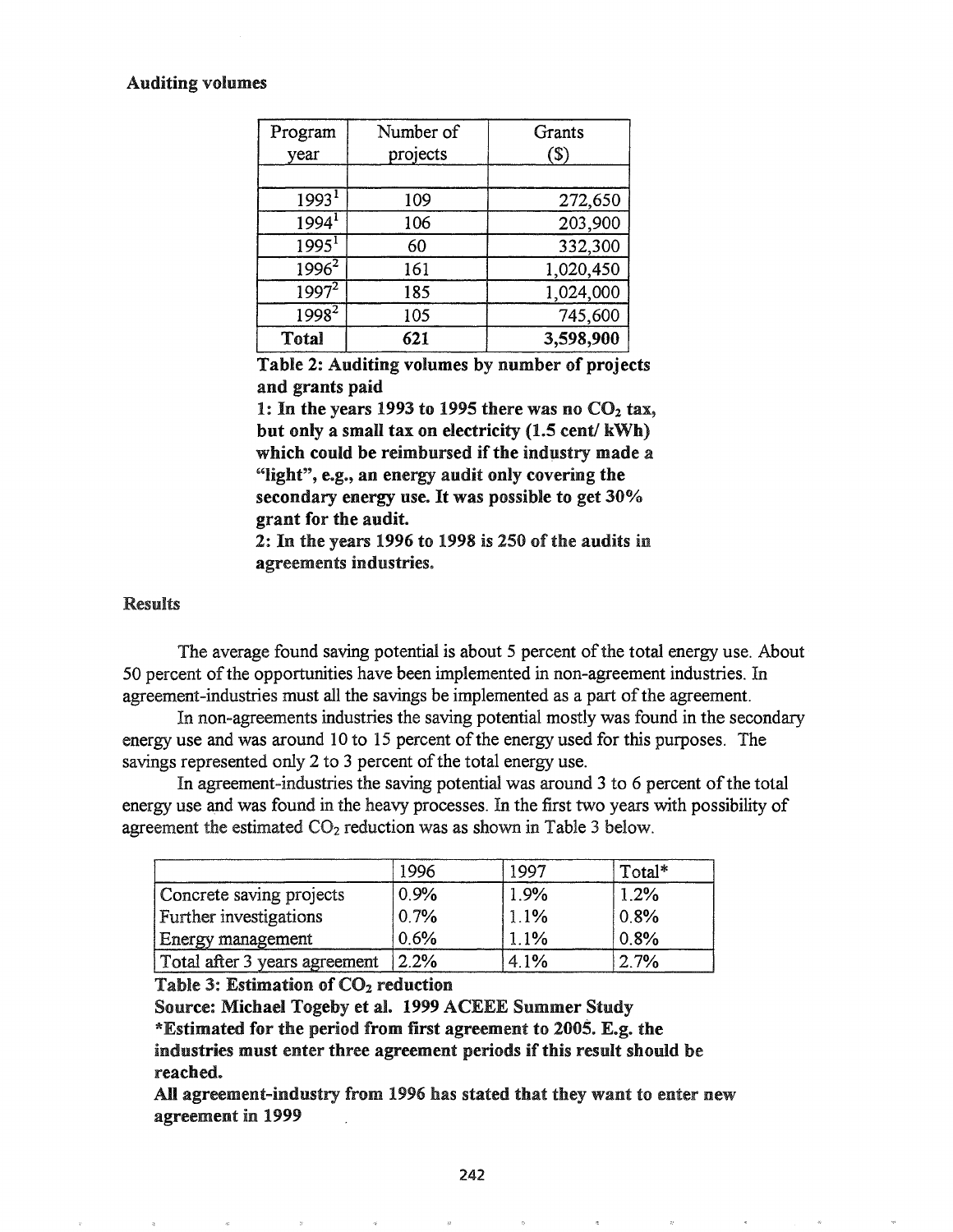#### **Discussion**

Some 12 agreements industries have participated in a case study (Michael Togeby et al., 1999 ACEEE Summer Study). The case studies describe qualitative aspects of the agreements--especially in relation to energy management. The case study also deals with the energy audit.

The energy audit is the basic tool to find energy saving projects, which must be implemented during the agreement period. Therefore, it is essential that the energy audit be of high quality. In general, the companies are satisfied that the energy audits give a good description of energy consumption and the energy consuming processes.

However, it is also recognised that it is difficult for the consultants on their own, to come up with energy-saving projects on these core areas of the production, as they often lack specific knowledge about the specific processes. Therefore, the consultants are very dependent on the co-operation with the company staff. The evaluations show that the companies find that the energy audits sum up existing knowledge rather than help identify new potentials for energy savings. In spite of this, most companies find that the agreements have an effect because it puts energy efficiency on the company agenda.

The audit helps to map the energy consumption and to specify the profitability of investments. The companies value the audits as a useful tool towards improved energy efficiency.

The concept of further investigations is an opportunity to investigate projects more thoroughly. In general, the companies are also satisfied with the further investigations, especially in relation to complicated or uncertain projects. According to the evaluation the further investigations open up for new knowledge and thereby projects, which would otherwise not have been carried through. Against this background, the Danish Energy Agency values that the energy saving potential by the use of this instrument (further investigation) is not yet fully reached.

The energy audits in non-agreements industries, is not evaluated in the same way as the agreements industries, but because it is done voluntarily it must be assumed that the effect is about the same.

# The Future

The grants of 276 Mio. \$ will end in the middle of year 2000, if the Danish Parliament don't decide to spend more money on this issue. The future of energy savings in the Danish industries is then depending of willingness of the management to spend money in energy savings. With no grants, of 30 percent, the payback time will raise and maybe exceed the payback time set by the management. This will specially effect non-agreement industries.

The possibility of joining an agreement with DEA will still exist for the heavy processes industries. The evaluation of the agreement system shows that the administrative costs of entering into an agreement are 10 and 20 percent of the tax reimbursement. This is mainly due to the energy audit and the verification.

DEA is considering a change in the demand for agreements to make it cheaper. The change will reduce the demand for energy audit in a way that the audit will stop with a very careful energy mapping, and without demand for verification. As a new part of the agreement there will be a demand for special investigation of the single step in the heavy process. Finally